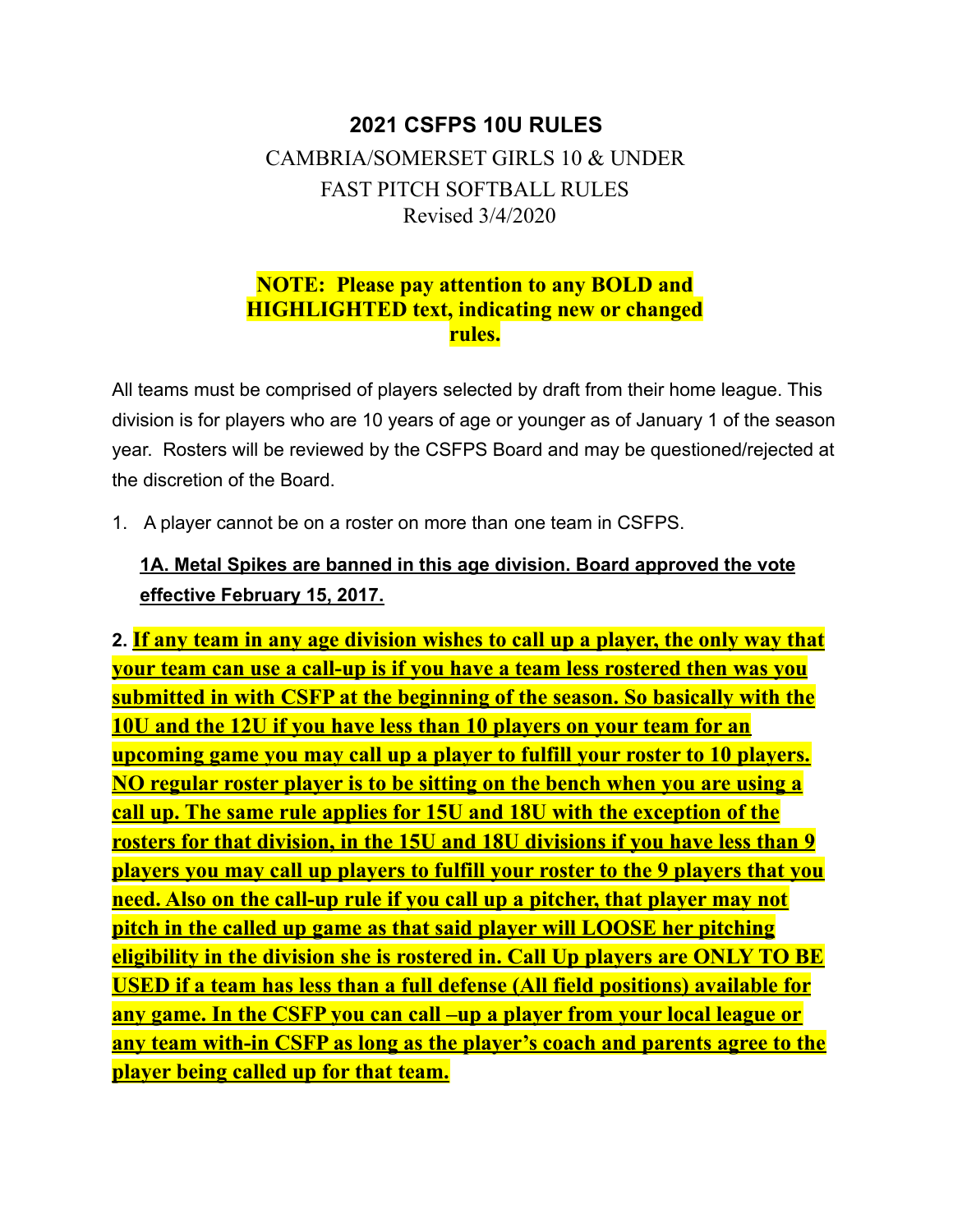3. All umpires must be at least 16 years old. Two umpires must be scheduled for each game. One umpire would be positioned behind home plate responsible for balls, strikes, 3rd and home. The second umpire would be responsible for 1st and 2nd. Umpires for **all playoff games** shall be agreed upon by the two coaches involved in the game.

- 4. Only managers can approach an umpire to question a call.
- 5. If a CSFP rule does not cover a situation, ASA rules will apply.
- 6. Umpires and managers must try to keep the game moving.
- 7. Managers have to ask for a time out, it is up to the umpire to grant it.
- 8. Only umpires can end a game early without a forfeit.

9. Managers shall meet with the home plate umpire to set the time limit of the game prior to the first pitch. If a game must be shortened due to the time limit imposed by the home field, then the last inning is unlimited (as if it were the sixth inning). No team should begin with less than one hour and 30 minutes of playing time at 10U and above. If not, the game needs to be rescheduled.

10. In the event that the game is tied after 6 innings of play, the "International Tie Breaker" (see definitions) will be used. Games will not end in a tie. If the time limit has expired and the game is tied, finish the game. If the field is not available to finish the game, see the league reschedule policy.

11. There will be a 5 run max per team per inning. In the 5th inning the "catch up rule" (see definitions) will apply. In the 6th inning runs will be unlimited. If the leading team wishes to stop at 5 runs as to not run the score up on the opposing team, they will be allowed. If the umpire has to shorten the game due to darkness or approaching time limit the last inning will be unlimited runs.

12. The mercy rule will be a 12-run lead after 4 innings or a 10 run lead after 5 innings.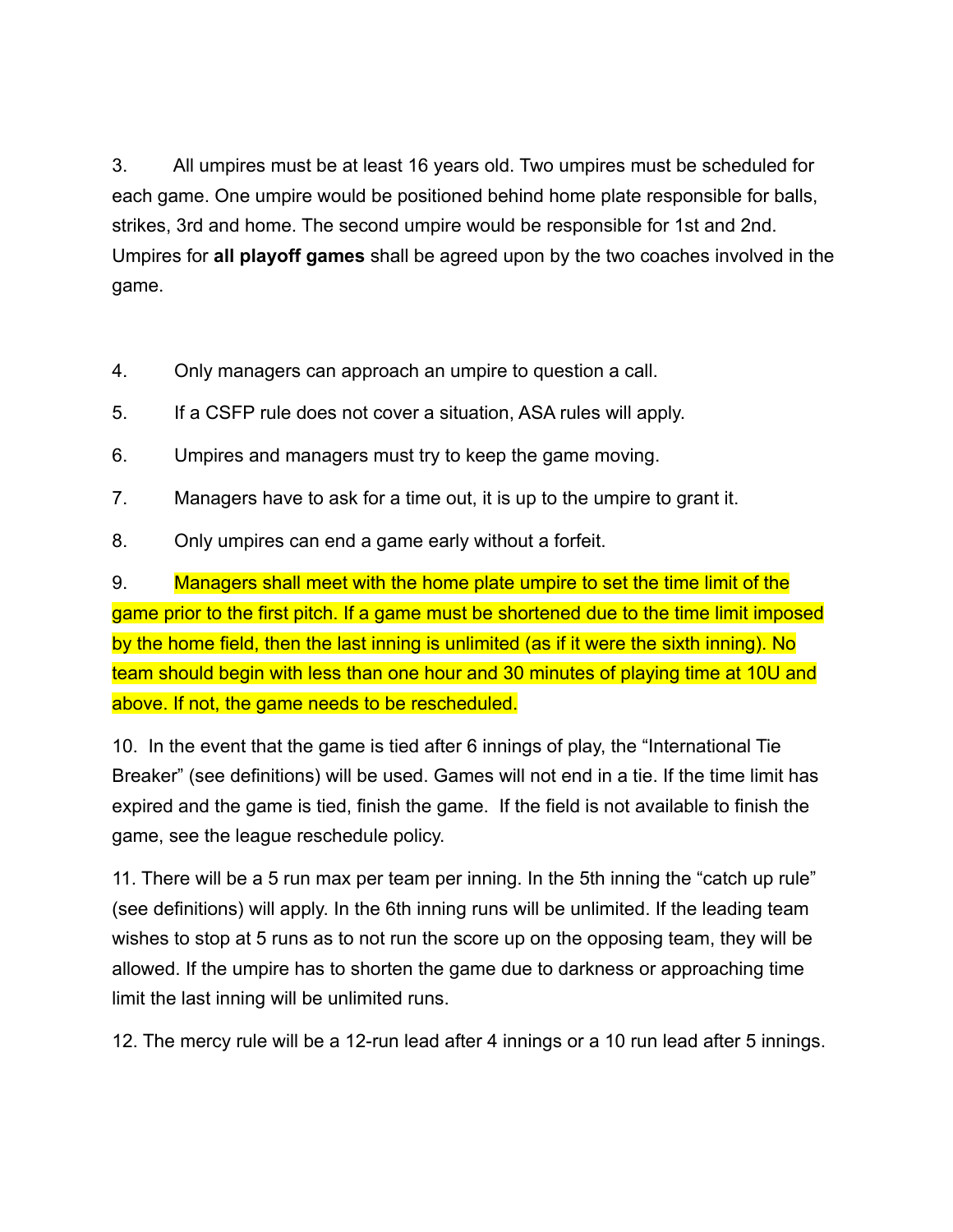13. Each team may use 10 fielders. (Pitcher, Catcher, 4 infielders, and 4 outfielders) The extra player cannot be used in the infield. Infielders must stay behind the infield arc until the ball is hit with the exception of the player/pitcher. The player/pitcher must remain inside the pitching circle until the ball is hit. The infield arc is determined by going 35 feet up the 1st and 3rd base foul lines and 40 feet from the apex of home plate to the pitcher's mound connecting all three marks by drawing an arc (see definitions).

14. Teams will be allowed to use an EH. This will allow 11 hitters in the line- up. The EH will be required to play 6 consecutive outs in the field. When the EH is entered onto the defensive field she must keep her same spot in the batting order. The EH may be place anywhere in the line-up.

15. All players must play at least 6 consecutive outs in the field and bat at least once. Failure to get all the players in the game for the required outs or bats will result in a forfeit. This rule does not apply **late arriving players, or for** games in which the mercy rule or a complete game is called in the event of rain or darkness.

16. All starters may re-enter the game once if substituted for. They must re- enter in the same batting slot.

### **17.** Walks are not permitted in the 10U **B-Division. 1 walk (THE FIRST ACCRUED) per inning will be allowed in the 10U A-Division**

18. Strike outs will be recorded. A batter is allowed three accumulative strikes thrown by player/pitcher and/or coach/pitcher if necessary. Pitchers will be given the opportunity to throw **3 strikes** or a four ball count (whichever occurs first) to each batter. If a four ball count is reached, the offensive team's coach will throw 3 pitches (exception: the 3rd coach pitch is fouled off…the coach receives an additional pitch(es) until no pitch is fouled off to the batter). Coach must pitch from the 35' rubber. **The umpire will continue to use the strike count already to the batter, and will continue to call balls and strikes on all pitches thrown by the coach.** All strikes thrown by the coach (and strikes assessed by missed swings/foul balls) will be added to the prior strike count against the batter. At any point that the batter accumulates three strikes, the batter is out.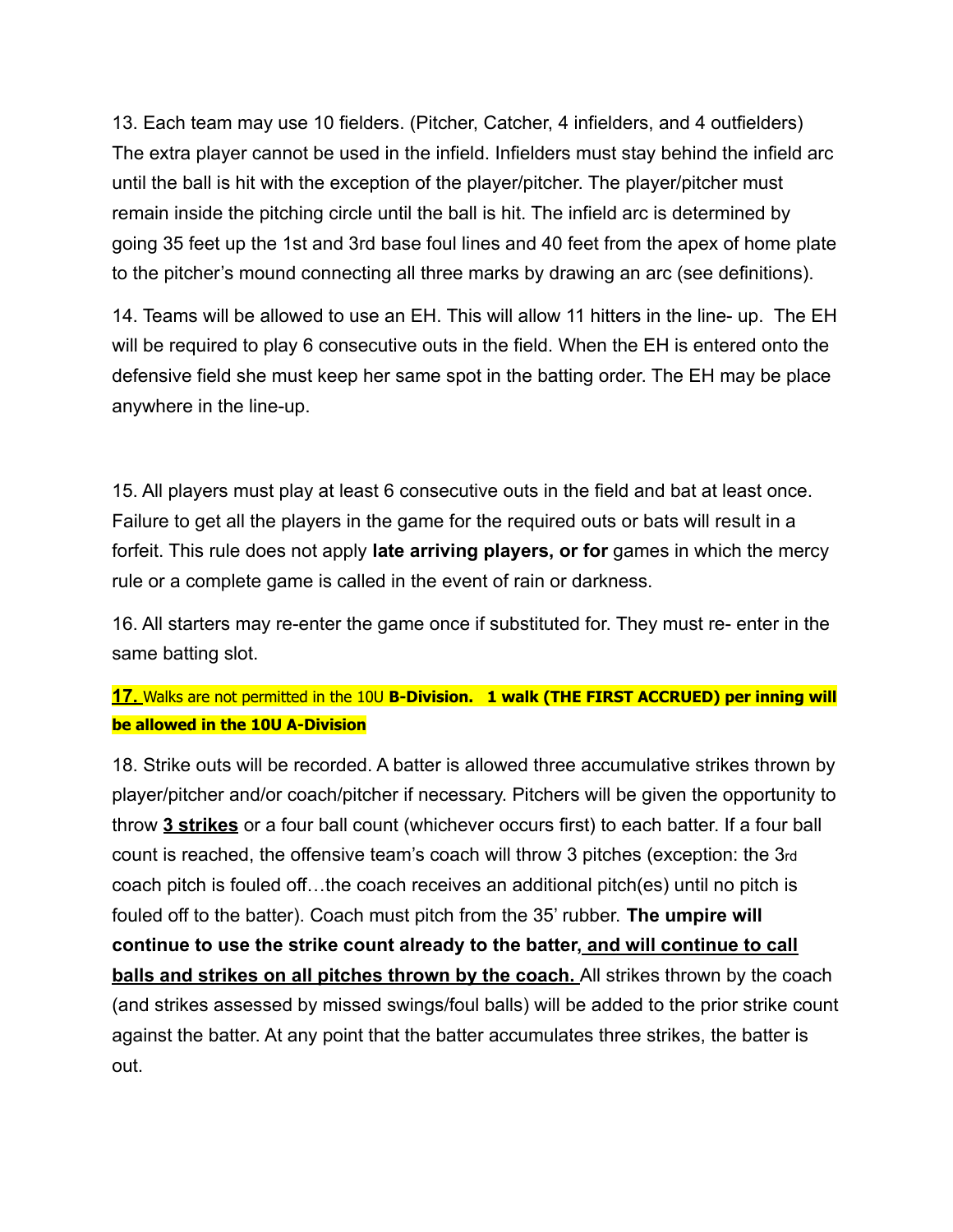19. Pitchers will be limited to 3 innings per game. If a pitcher is pulled and put into another position on the field (or taken out of the game), she is eligible to pitch again after that inning is complete and she has pitched less than 3 innings in the game. Throwing 1 pitch is considered an inning. If a pitcher is subbed off of the field the player does NOT lose their pitching eligibility for the rest of the game.

20. If a pitcher hits two batters in an inning the pitcher must immediately be replaced after hitting the second batter. The pitcher who has been replaced may return to the pitching position in any future innings if eligible to pitch. If a pitcher hits a total of three batters in a game the pitcher must immediately be replaced after hitting the third batter and loses her eligibility to pitch the remainder of the game no matter if she is eligible or not.

*Umpire's note:* If the batter makes no attempt to avoid being hit, the pitcher will not be charged with a hit batter. The pitch will be ruled as a ball. If the ball bounces (still live ball) and hits a player who attempts to avoid being hit, it will not count in the total of hit batters for that pitcher. The hit batter will be awarded first base if they attempted to move.

20A. 10U A Division, New Rule for 2020:

**Any attempt at a pickoff where the pitcher or catcher actively throws the ball in an attempt to pickoff a runner, or the pitcher is unable to secure the ball in the circle on a throw from the catcher results in a live ball scenario allowing additional base runners to advance one base (station to station) without it counting towards the steal total for the inning.**

**Example #1, Runner on first and third and catcher throws to second to target the stealing baserunner from first. The third base runner can now advance as the ball has now been put back into play. This would not count as a steal from third to home as the defense has created the live ball situation.**

**Example #2, Runner on any base and catcher throws over the pitcher into the outfield on the return throw or the pitcher drops the return throw from the catcher, resulting in a live ball scenario. The base runner may advance one base and this will not count towards the steal count as the defense has created the live ball scenario.**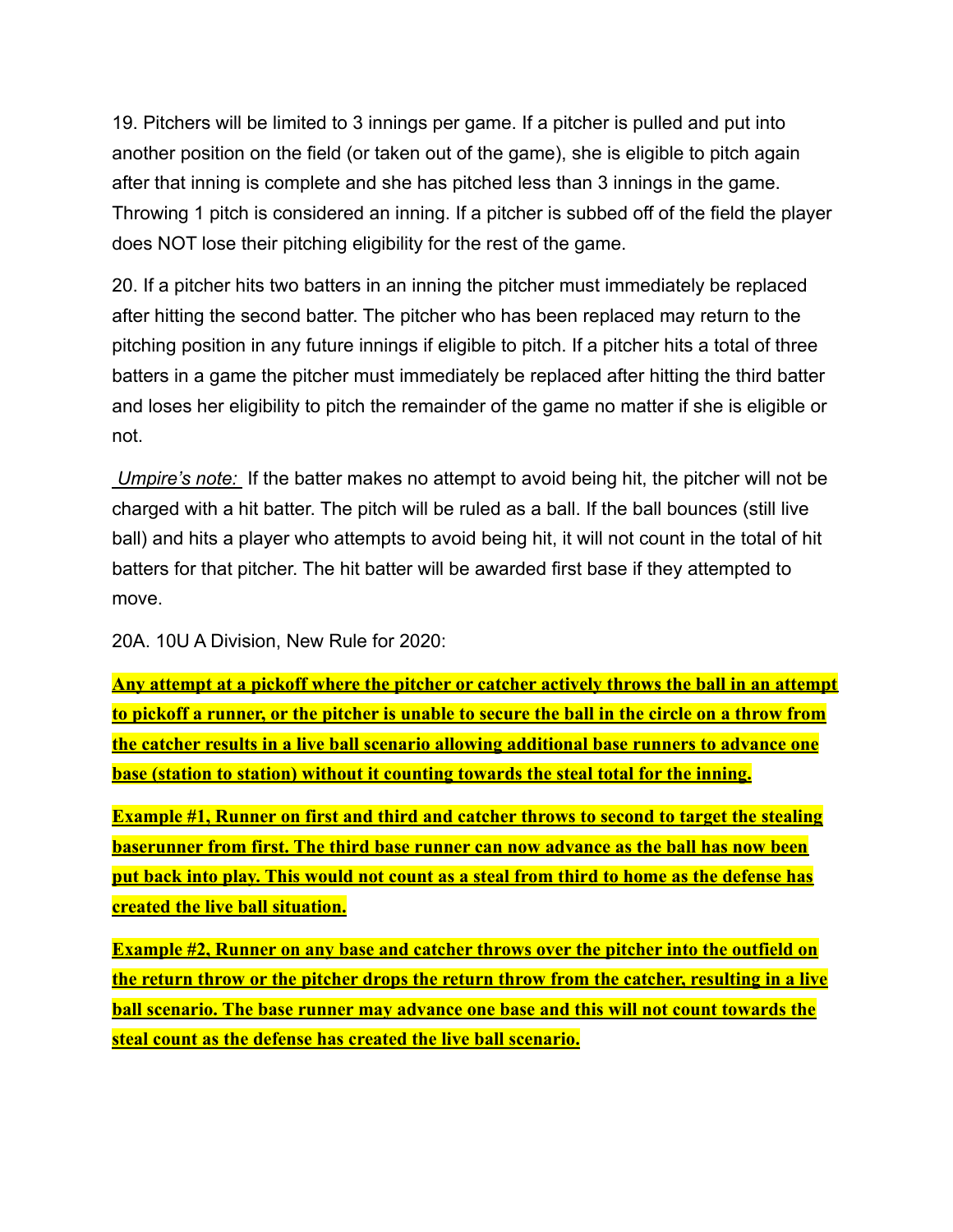**\*\*\*The purpose of this rule change would be to create typical game scenarios and educate the defense, especially the catcher, on appropriate situations to make throws, and to educate the offensive base runner as to when to advance appropriately. We will keep the advance of bases to one station to station to keep runners from advancing freely to avoid complete pandemonium.**

21. If a pitcher from the 10 and under division pitches up in any division, the player will lose her pitching eligibility for the remainder of the season in the 10 and under division.

22. A team roster must be submitted to the CSFPS Board of directors by the elected date set. If a team does not submit a roster they will forfeit until the roster has been received and approved by CSFP.

22B: Maximum rostered team number of 16. Age groups 10U and above.

23. Warm up balls will be allowed to be used on the field between innings as long as determined reasonable by the umpire.

23B. Players in the dugout to keep quiet during the pitcher's wind-up.

24. A courtesy runner can be used for the catcher with 2 outs to let her get her equipment on. The runner will be the batter who made the previous out.

25. A courtesy runner will be allowed in an injury situation. The runner will be the batter who made the previous out.

26. All runners must slide to avoid contact with the fielder. If a runner does not slide and contact is made **while the fielder has possession of the ball**, the runner is out. *Fielders cannot block the base if they do not have possession of the ball.*

#### **26A. During Coach Pitch Runners CANNOT steal when the coach is pitching.**

27. Runners must slide feet first into a base. A runner may reach back to a base.

28. The pitchers rubber will be 35' from the apex of home plate (back point) to the front of the rubber.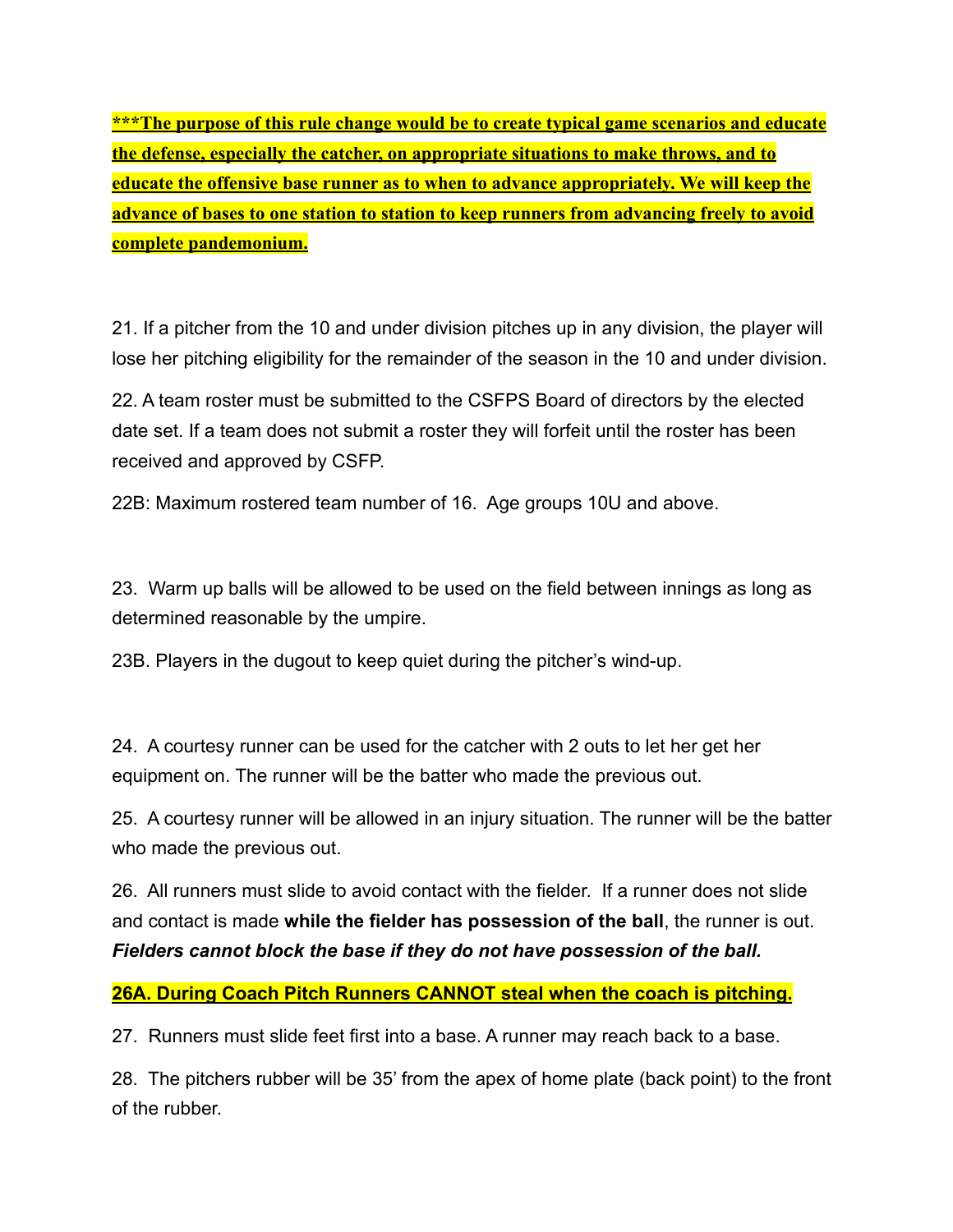**28A. . Pitchers can start with 2 feet on the mound with a step back or they can start with 1 foot behind the mound.**

#### 29. **The ball will be a regular 11" ball, .47 COR/maximum 375 lbs. compression.**

30. The "infield fly rule" will not be used.

31. Teams may use two adult base coaches. If a player is coaching a base they must wear a batting helmet with a mask. One defensive coach will be allowed and positioned in the outfield.

32. Each team must have 8 players to start a game. If one team has less than 8 players, a player may be loaned from the opposing team. The game will be a forfeit but the girls will at least get to play the game.

33. If a team has only 8 players to begin the game the automatic out for the ninth batter rule *will not* be enforced.

34. There will continue a ZERO tolerance policy for coaches, players and parents. Any player, coach or parent using profanity or making derogatory comments will be ejected immediately from the field location.

34A. A player's first offense of either throwing a helmet, bat or other object will result in a warning, a second offense will get a player ejected from the game and pending league discussion possible game suspensions.

34B. Coaches are reminded it is their responsibility to control themselves, their players, as well as their fans. The respective league representative will be notified immediately in the occurrence of any ejection and pending home league discussion possible suspensions.

35. The batter is out if the ball is hit above her head and is caught by the catcher, or is tipped and caught by the catcher with 2 strikes. Additionally, the batter is out if the ball is hit while the batter is out of the batter's box or the batter is in contact with home plate. This is a dead ball situation and runners may not advance.

36. Base coaches cannot touch or physically assist a runner in any way while the ball is deemed in play. The runner will be called out in this situation.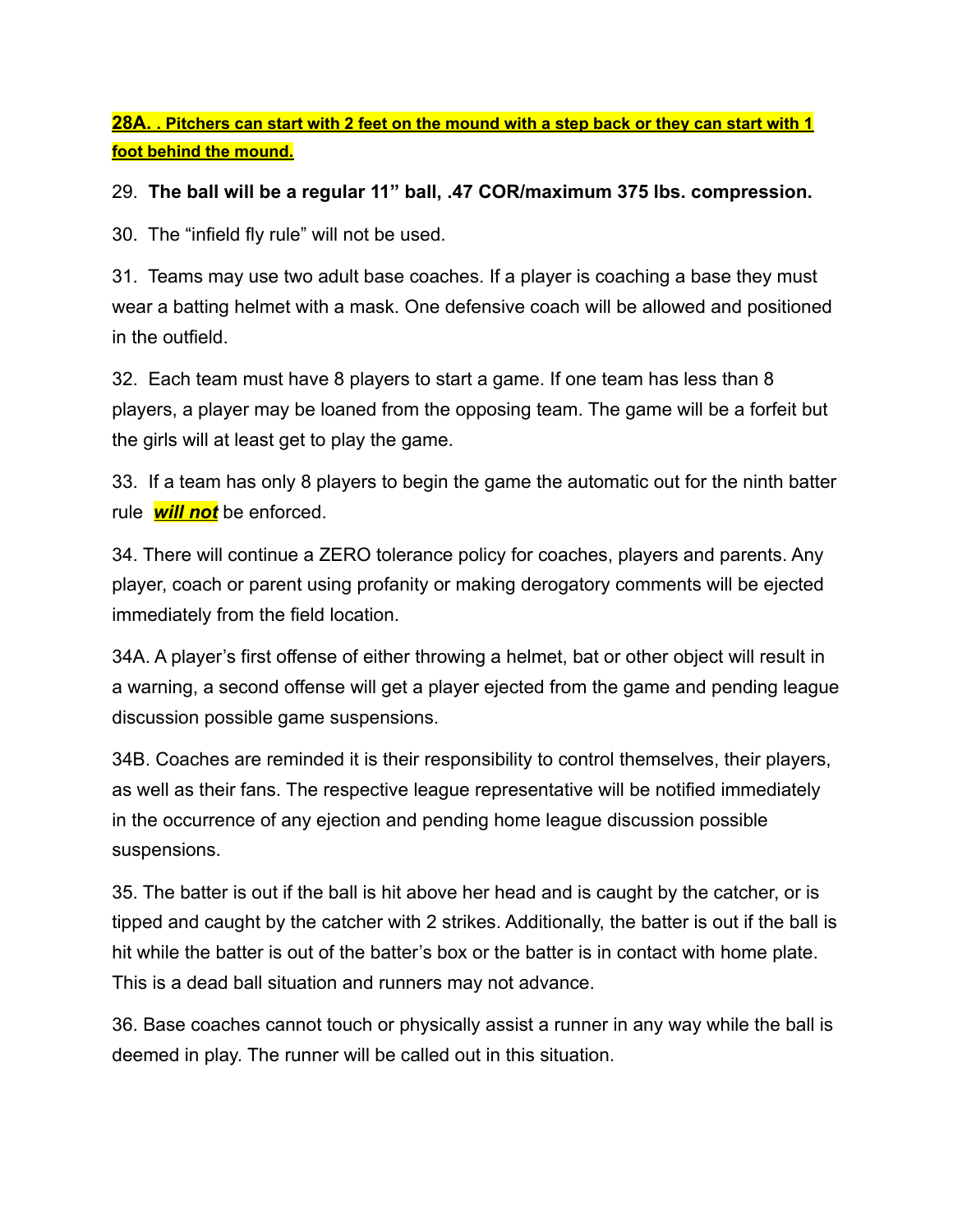37. Mound visits are limited to one per inning with a granted time out. If a second trip to the mound occurs during that inning, the pitcher must be replaced.

38. In the event of rain or darkness, the game will be considered complete after 3½ innings if the home team is ahead or after 4 innings if the home team is losing. The home plate umpire will call games.

39. If a batted ball hits the umpire, outfield defensive coach and or coach/pitcher in the field of play, it is a live ball situation.

40. No jewelry will be worn by any players during the game except for starter earrings which must be covered with tape or band-aids.

41. If a runner is off a base when the pitcher receives and controls the ball inside the pitcher's circle and makes no attempt to make a play on the runner, the runner must immediately proceed to the next base or return to the previous base. If the pitcher makes any aggressive move on the runner including a fake, it is a live ball situation.

42. A catch will be considered valid when the fielder hold the ball long enough to prove control. If the ball is merely held by the fielder's arm(s) or prevented from dropping to the ground by some part of the fielder's body, equipment, or clothing, **the catch is not complete until the ball is in the grasp of the fielder's hand(s) or glove.**

43. Face masks and chin straps are required on all batting helmets. Helmets may not be removed until the batter/runner enters the dugout area.

## 43A. *Required Facemask for 1st and 3rd base players. Pitchers are already a requirement.*

44. The 3' running lane will be used and will follow the ASA guidelines.

45. Only ASA approved bats may be used.

46. A team will be given a 15-minute grace period from the scheduled start of the game to produce a starting lineup consisting of 8 eligible players. After the 15-minute grace period, umpires will declare the game a forfeit.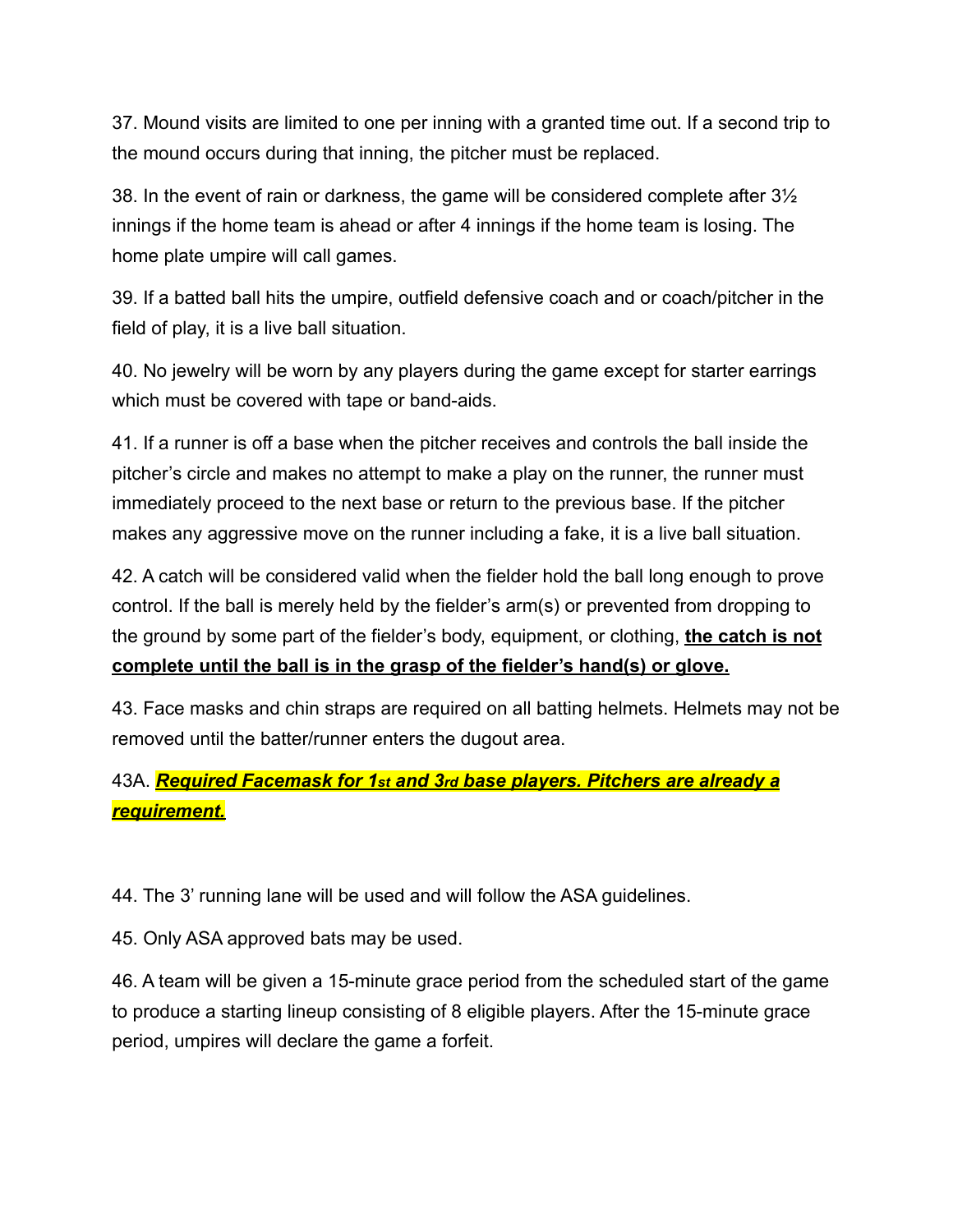47. **10U A if a player overthrows a player at a base you get to attempt to advance 1 base on the overthrow for any attempt made to throw the player out at each base. This is in effect for the player who the fielder was attempting to throw out at that base. If there are other players on base they can attempt to advance, including multiple bases. Example, the batter advances to first and an overthrow is made. The runner can then attempt to advance to second, and if there is an overthrow attempt on that runner at second, they can then attempt to advance to the next base, and so on… They are not guaranteed the base and may be thrown out as it is a live ball. Any other runner on base may attempt to advance as many bases as they wish, albeit they can do so and remain safe.**

**10U B can only advance 1 base on an overthrow despite an attempt to throw the runner out at the next base. Example, the batter advances to first and an overthrow is made. The runner can then attempt to advance to second, and regardless if there is an overthrow attempt on that runner at second, they cannot advance to the next base.**

**(NO STEALS WHILE COACH IS PITCHING!).**

47A. **: Teams may use one steal to home per inning. They will still have three station to station base steals per inning as well.**

47B. **Pick Off-Rule: If a pitcher or catcher attempts a pick-off towards a lead-off baserunner at any base (including 3rd to home), any runner who is currently on base can advance one base, as this then becomes a live ball situation. This would NOT count as a steal towards the innings steal count.**

48. 10U-A Divisions, Bunts are unlimited. 10U-B Division, Each team will be allowed 1 bunt per inning

49. The *2010* ASA double base first rule will apply when using the double first base (see definitions).

- 50. Drop third strike does NOT apply.
- 51. Ball that bounces is a live ball and can be hit.

**52. Pitchers must wear masks!**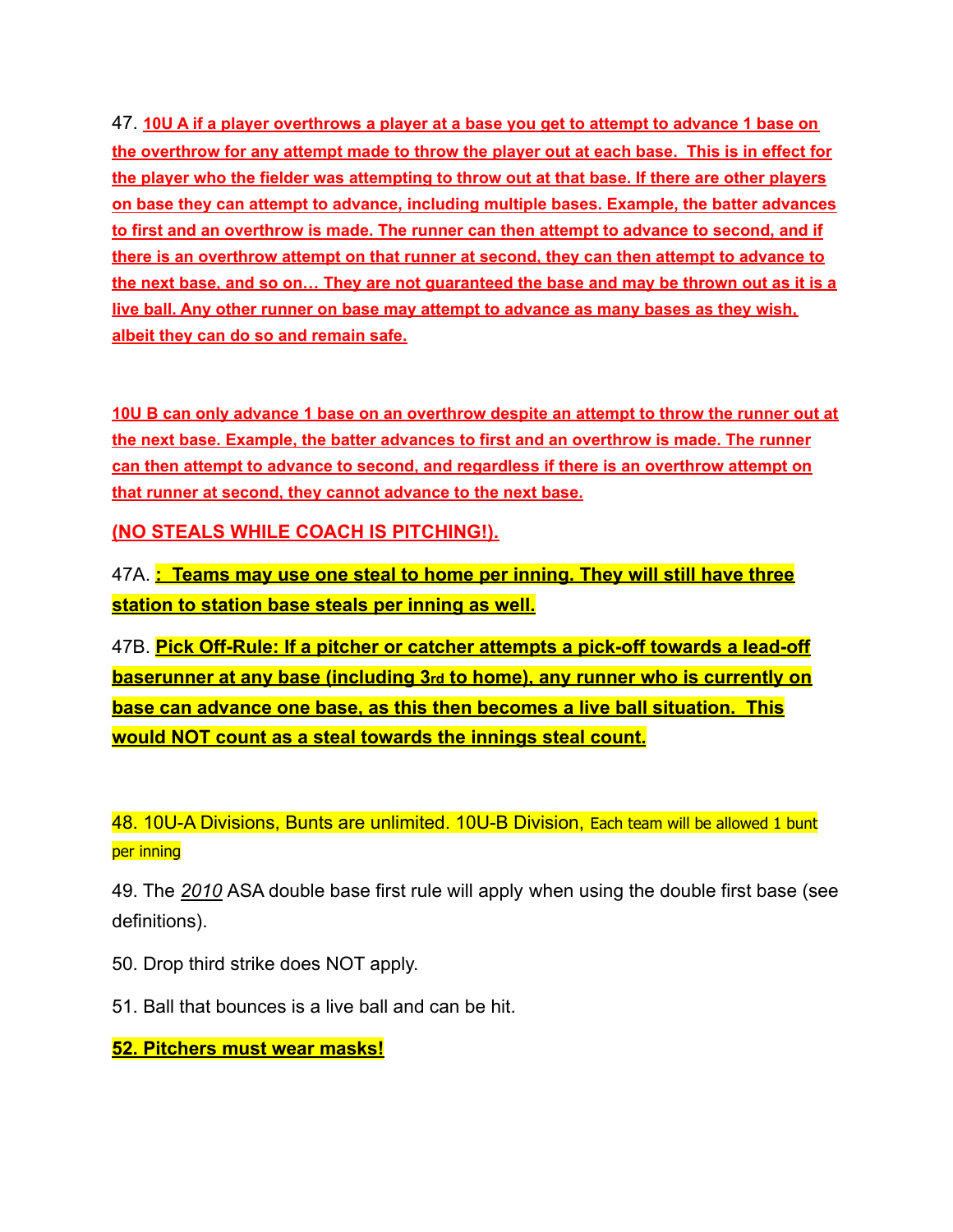53. Managers, at minimum, will bat the number of fielded (position) players. At the manager's discretion, they may choose to use an EH, or place all of their players on the roster into the batting order. Once the line-up is set by starting play, the batting order cannot change.

**54. Game protests: Manager will declare a protest during the game. The game will be continued to conclusion. The protest will be handled by the League Reps of the teams involved in the game to see if resolution can be arranged. If not, the protest will go to the Board. After your game end time you will have a total of 24 hours to submit your game protest to the league reps, after the protest is submitted the league reps have 24 hours to vote on the protest at state. Once all votes are in the CSFP secretary will email the coach and reps back on what the final results are.**

55. Any infield hit landing in fair territory is a live ball (no more 5' line in front of home plate).

56. A base runner will be allowed only one extra base on any overthrow.

57. **If a team doesn't show up to play the scheduled game, the team automatically forfeits. If that team did not provide sufficient notice to allow the home team to cancel their umpires, the forfeiting team will be required to pay ALL umpire fees. The team that does not show up will be under review of the CSFP board of directors.**

**Cambria Somerset Fast Pitch highly recommends the use of throat protectors on all catchers' masks as an added safety precaution. It is highly recommended that 1st and 3rd base players wear a mask as well.**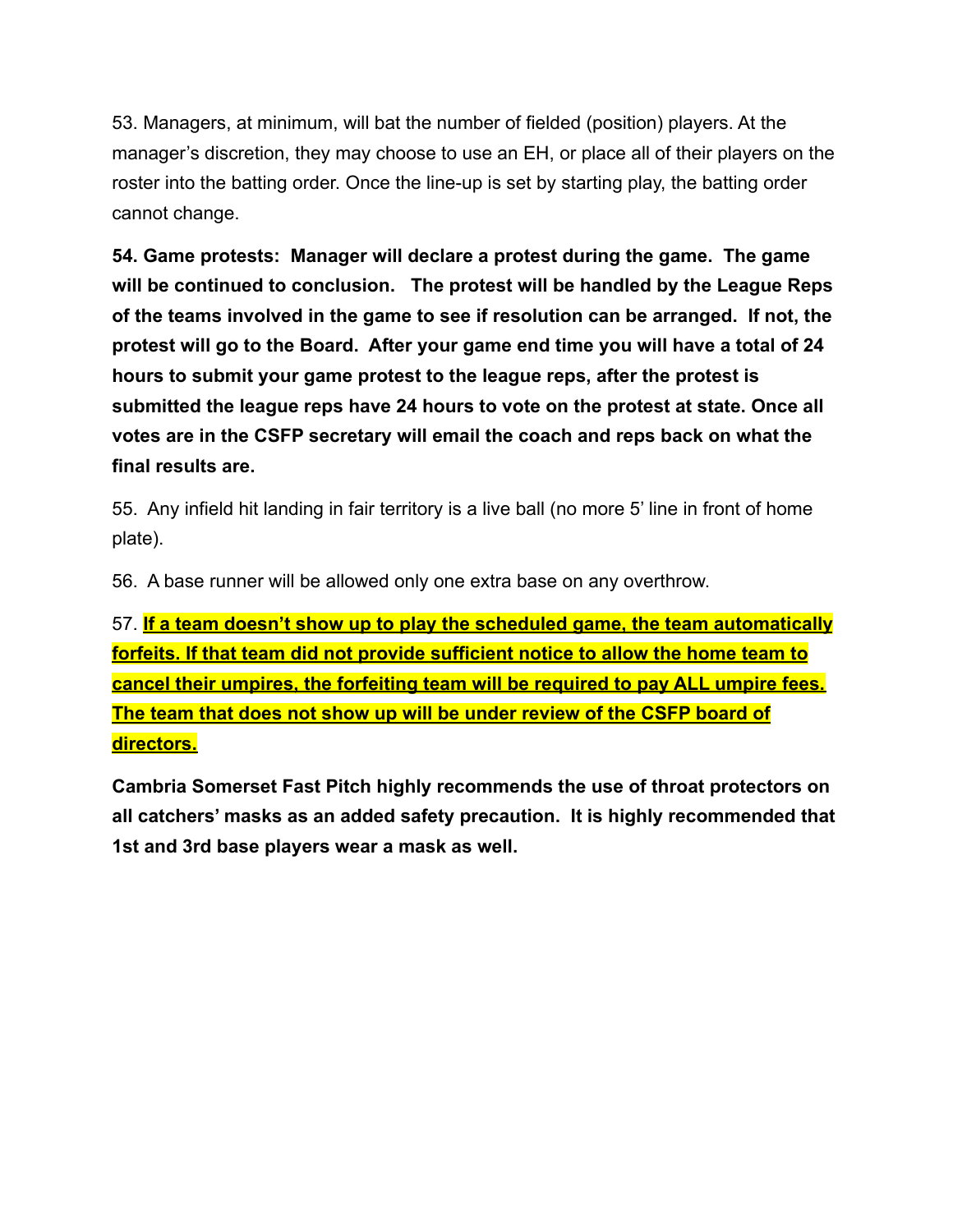#### League Rescheduling Policy

Games will be rescheduled due to darkness, weather and scheduling conflicts. It is the responsibility of the home team to provide the visiting team two new dates for the game. These two dates cannot interfere with the visiting teams previously scheduled games. If the visiting team does not play the game on one of the offered dates the game will be recorded as a win for the home team and a loss for the visiting team. All rescheduled games must be reported to CSFP within 48 hours of the reschedule. **If the home team can't provide a field in the 48 hour window to reschedule the game, they must play away if the visiting team has field availability or forfeit that game. Also new this year if the league secretary doesn't get a confirmed date after 48 hours, he will text both managers and also include both league co-presidents to help get the game resolved and scheduled**

### Final Scores 10&U

**It is the responsibility of the winning team to report the score of the game on the CSFP website (www.leaguelineup.com/csfpitch). All game scores must be entered within 24 hours from official scheduled date or a forfeit will be given for both teams. Password for the website is: csfp2021**

### **Rule interpretation issues should be directed to your home league representative**.

Please visit our new website at [www.leaguelineup.com/csfpitch](http://www.leaguelineup.com/csfpitch), your rosters, scores and game schedules will be on the new site, we will no longer be using the old website effective 4/1/18. As usual 10U is required to submit all games scores and schedule request for rainouts & reschedules. For schedule change request you will email the CSFP league secretary under the contacts tab of the website